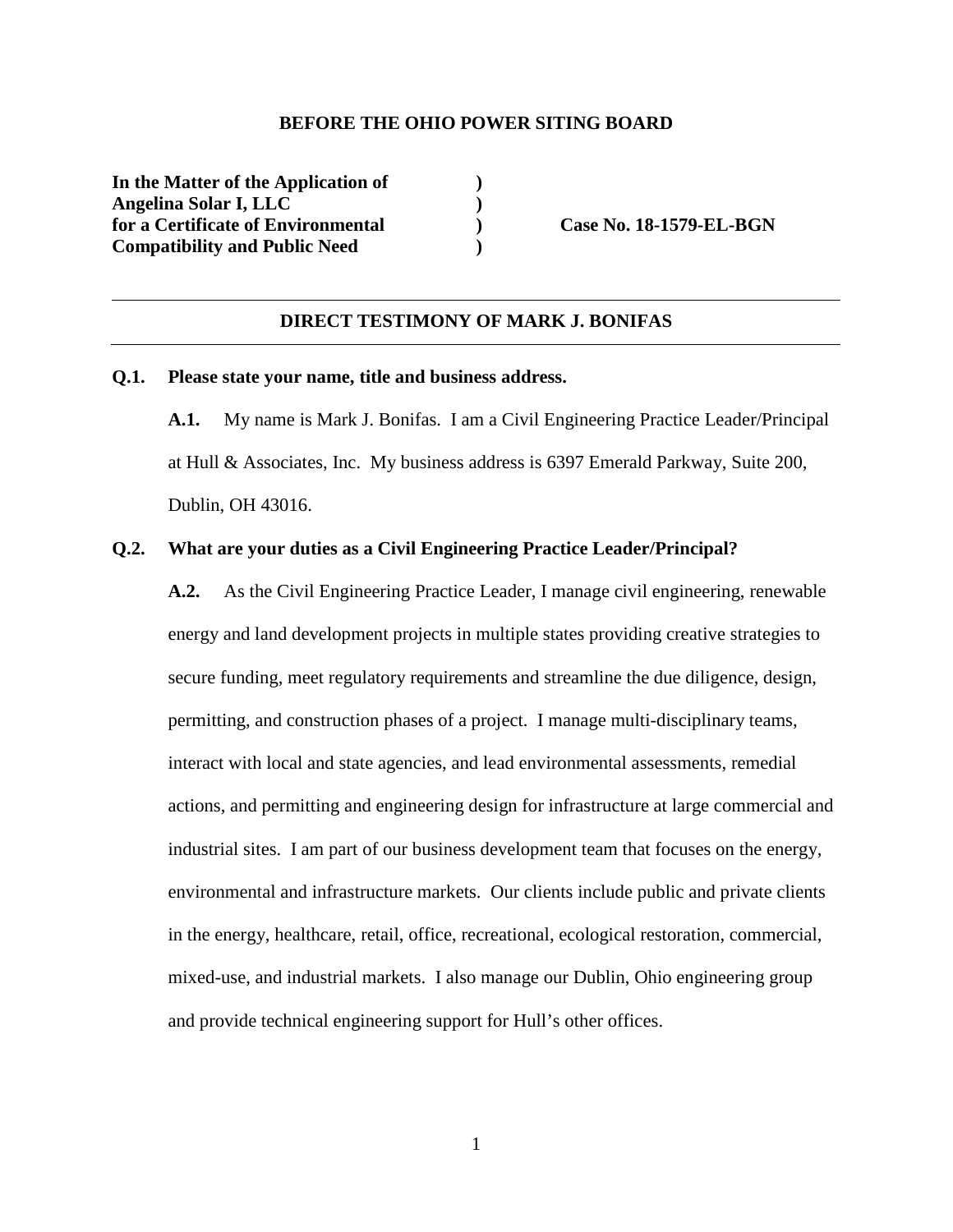### **Q.3. What is your educational and professional background?**

**A.3.** I have a Bachelor of Science in Civil Engineering from the Ohio State University and have been practicing engineering as an engineering consultant for 31 years. I have been a registered Professional Engineer in Ohio for 26 years and I'm also a registered Professional Engineer in 15 other states. I have been performing civil engineering services on renewable energy projects for over 10 years.

# **Q.4. On whose behalf are you offering testimony?**

**A.4.** I am testifying on behalf of the Applicant, Angelina Solar I, LLC in support of its application filed in Case No. 18-1579-EL-BGN.

### **Q.5. What is the purpose of your testimony?**

**A.5.** The purpose of my testimony is to describe studies my firm undertook on behalf of the Applicant, to summarize the results of those studies and provide my assessment of traffic impacts of the Angelina Solar Project.

# **Q.6. Please describe the studies that you and your firm undertook on behalf of the Applicant.**

**A.6.** Hull undertook a Route Evaluation Study of the Angelina Solar Project to evaluate the anticipated impact of the construction of the Project on roads and bridges and any needed improvements prior to construction or likely repairs needed following construction. The Route Evaluation Study also evaluated the need for any transportation-related permits and potential impact on local traffic. A copy of that study is included in the Application as Exhibit D.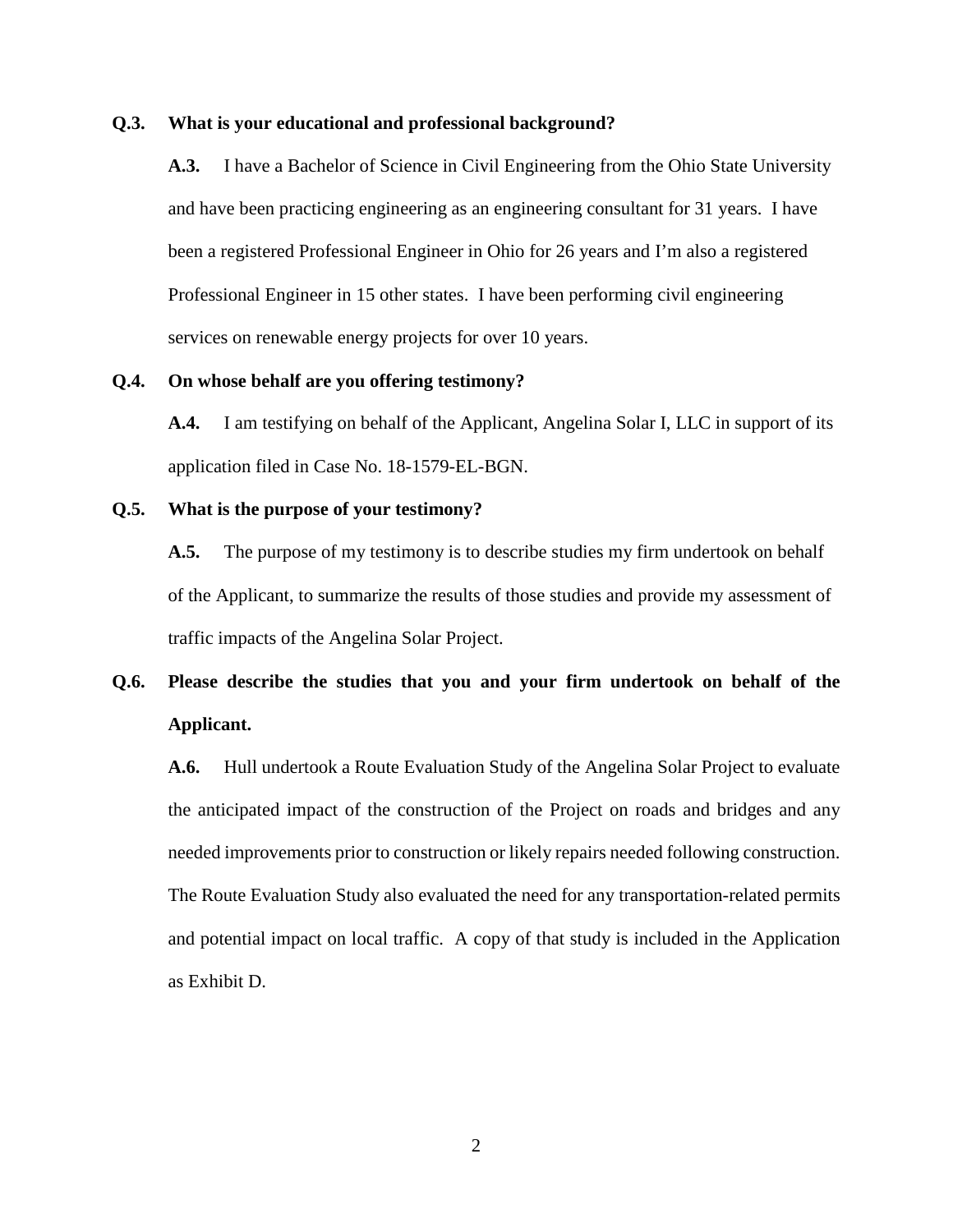### **Q.7. What were the conclusions of the Route Evaluation Study?**

**A.7.** It concluded that the roads and bridges generally were in good condition, that they are of a type and width sufficient to accommodate the deliveries for the construction of the Project, and that no major repairs or upgrades are needed for construction. Some of the smaller roads in the Project Area exhibit some cracking and other signs of wear and deterioration, but those can readily be addressed with local authorities so that their postconstruction condition is as good as or better than now. In addition, the Route Evaluation Study did not identify any bridges on the expected delivery routes or in the vicinity of the Project Area that will be impacted by the Project.

The Route Evaluation Study also concluded that the vast majority of the vehicles will be of legal weight and dimensions. Some limited components such as switchgear or transformers for the substation may require the use of oversize/overweight vehicles. Special hauling permits would be needed for these oversize/overweight vehicles. It noted that Driveway Permits would be required for the road entrances and Road Crossing Permits would be required for any crossings of roads with buried electrical lines. The Route Evaluation Study also concluded that the travelling public is likely to experience, at most, minor delays and inconveniences during the construction of the Project.

# **Q.8. What is your overall assessment of the potential traffic impacts of the Angelina Solar Project?**

**A.8.** Based on the results of the Route Evaluation Study and my experience, I would not expect the construction or operation of the Project to have a negative effect on the travelling public. I would also not expect the construction or operation of the Project to have a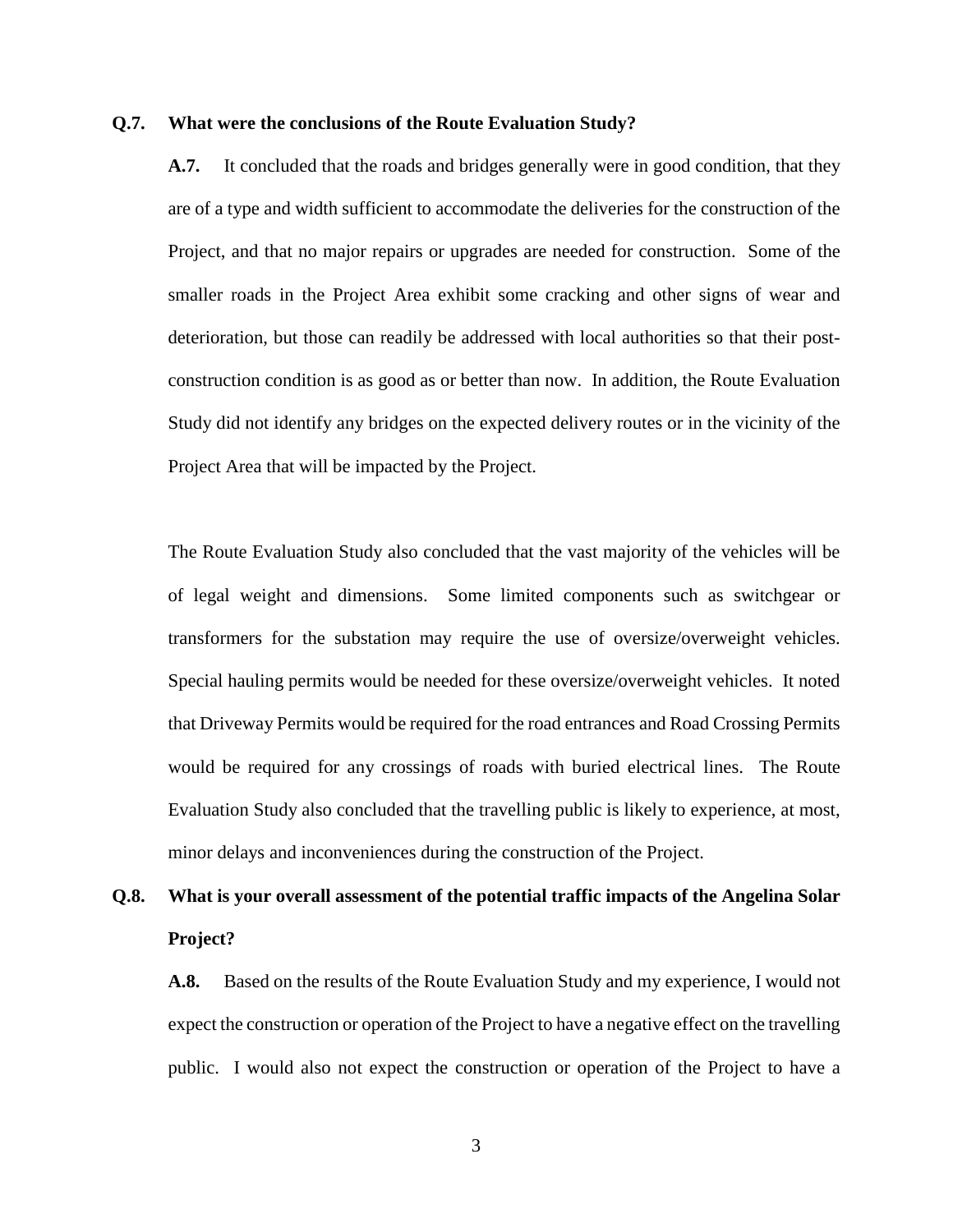negative effect on the condition of the local roadways that could not be maintained during construction or restored post-construction.

# **Q.9. Does this conclude your direct testimony?**

**A.9.** Yes, it does.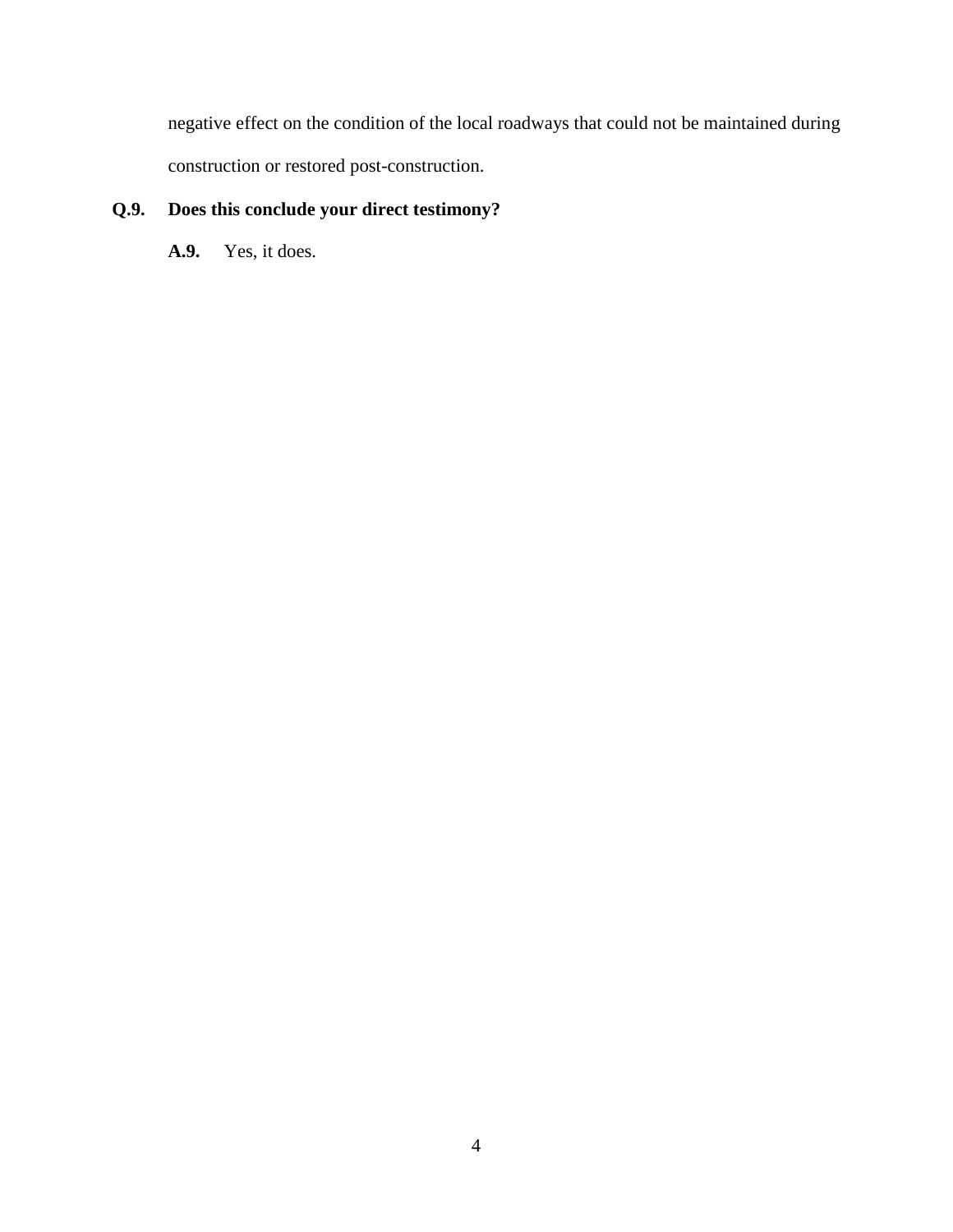# **CERTIFICATE OF SERVICE**

The Ohio Power Siting Board's e-filing system will electronically serve notice of the filing of this document on the parties referenced in the service list of the docket card who have electronically subscribed to this case. In addition, the undersigned certifies that a courtesy copy of the foregoing document is also being served upon the persons below via electronic mail this 3rd day of May 2019.

/s/ MacDonald W. Taylor

Jodi Bair Jodi.bair@ohioattorneygeneral.gov

Dylan Borchers dborchers@bricker.com

Kathryn West kwest@prebco.org

W. Joseph Scholler jscholler@fbtlaw.com

Thaddeus Boggs tboggs@fbtlaw.com

Chad Endsley cendsley@ofbf.org

Leah Curtis lcurtis@ofbf.org

Amy Milam amilam@ofbf.org

Jack Van Kley jvankley@vankleywalker.com

Chris Walker cwalker@vankleywalker.com